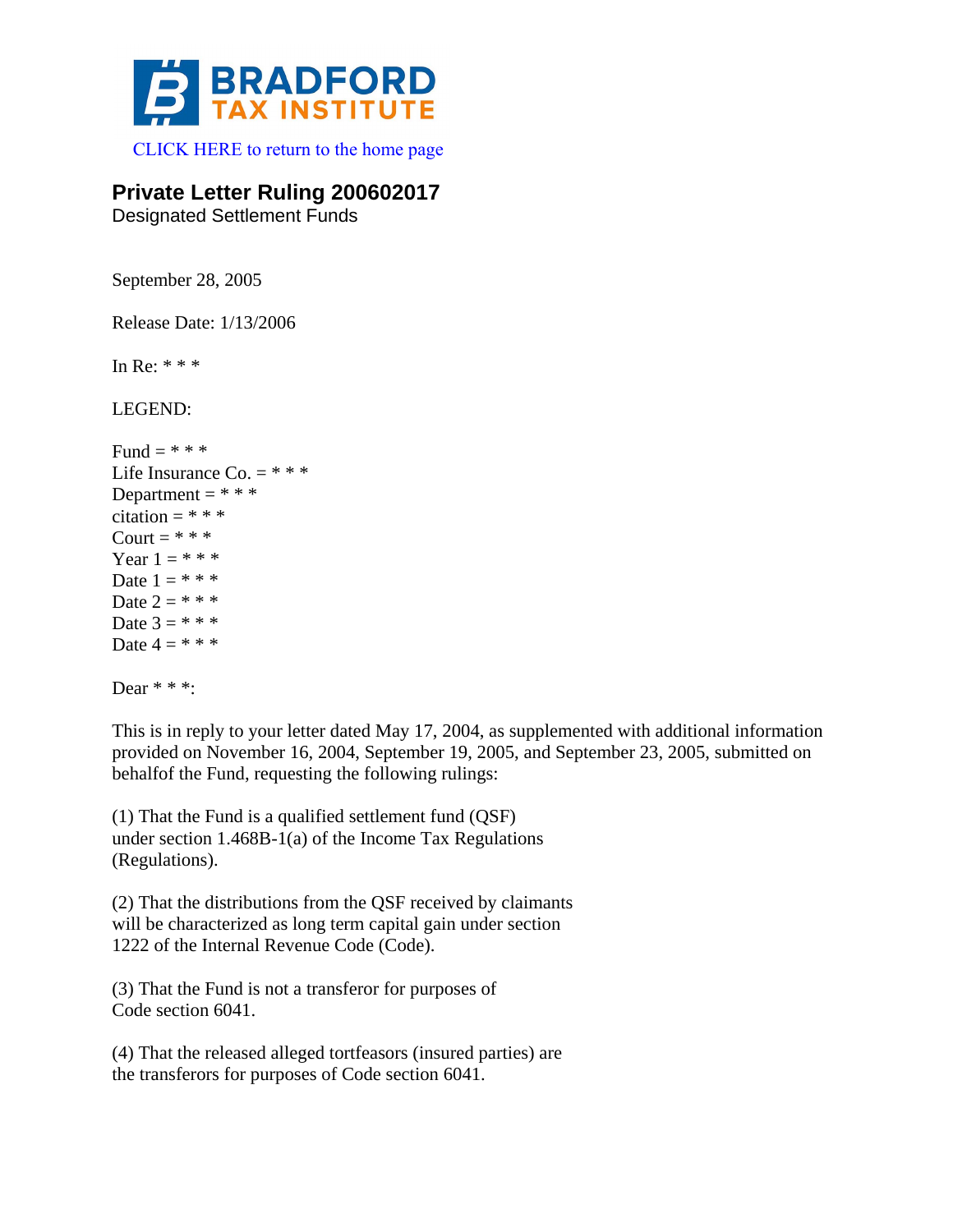(5) That the primary carriers of the alleged tortfeasors' insurance policies (insurers) are not the transferors for purposes of Code section 6041.

(6) That [\*2] the payments made by the Fund to claimants on behalf of the transferors are payments made in the course of a trade or business to which Code section 6041 applies.

(7) That the Fund is subject to reporting on any payment to a claimant in any taxable year only to the extent the aggregate pro-rata payments made by each insured party to any one claimant during that taxable year are \$ 600 or more.

(8) That the Fund must backup withhold under Code section 3406 on any particular distribution to any one claimant only if the claimant has not previously provided a certified TIN to Life Insurance Co. (acting on behalf of Fund, another settlement fund and itself) and the aggregate pro-rata payment to such claimant for the taxable year is \$ 600 or more.

(9) That the Fund is not subject to reporting under Code section 6041, or backup withholding under Code section 3406, on any amounts held in the QSF for missing Claimants unless and until such amounts are actually distributed to a Claimant.

(10) That the Fund is not required to report or backup withhold with respect to Claimants for the attorneys' fees paid by the Fund from the assets in the QSF.

## **FACTS**

The rulings contained in this letter are based upon information  $[*3]$  and representations submitted by the taxpayer and accompanied by a penalty of perjury statement executed by an appropriate party. While this office has not verified any of the material submitted in support of the request for rulings, it is subject to verification on examination. The material information submitted is summarized below.

In Year 1, a liquidity crisis forced Life Insurance Co., a mutual holding company, to seek protection from State X's Department of Insurance which resulted in Life Insurance Co. being placed in receivership and subsequently in liquidation. Under the laws of State X, once an insurance company is placed in liquidation status, the state appoints a liquidator. As provided under the citation, the liquidator is granted the authority to (1) prosecute any action which may exist on behalf of the creditors, members, policyholders or shareholders of Life Insurance Co. against any officer of the company, or any other person, and (2) exercise and enforce all rights, remedies, and power of any creditor, shareholder, policyholder or member.

Pursuant to the authority granted under the laws of State X, the state appointed liquidator sent demand letters stating that the [\*4] liquidator intended to file suit alleging malfeasance and misfeasance by some of the persons whose wrongdoing and/or misfeasance resulted in the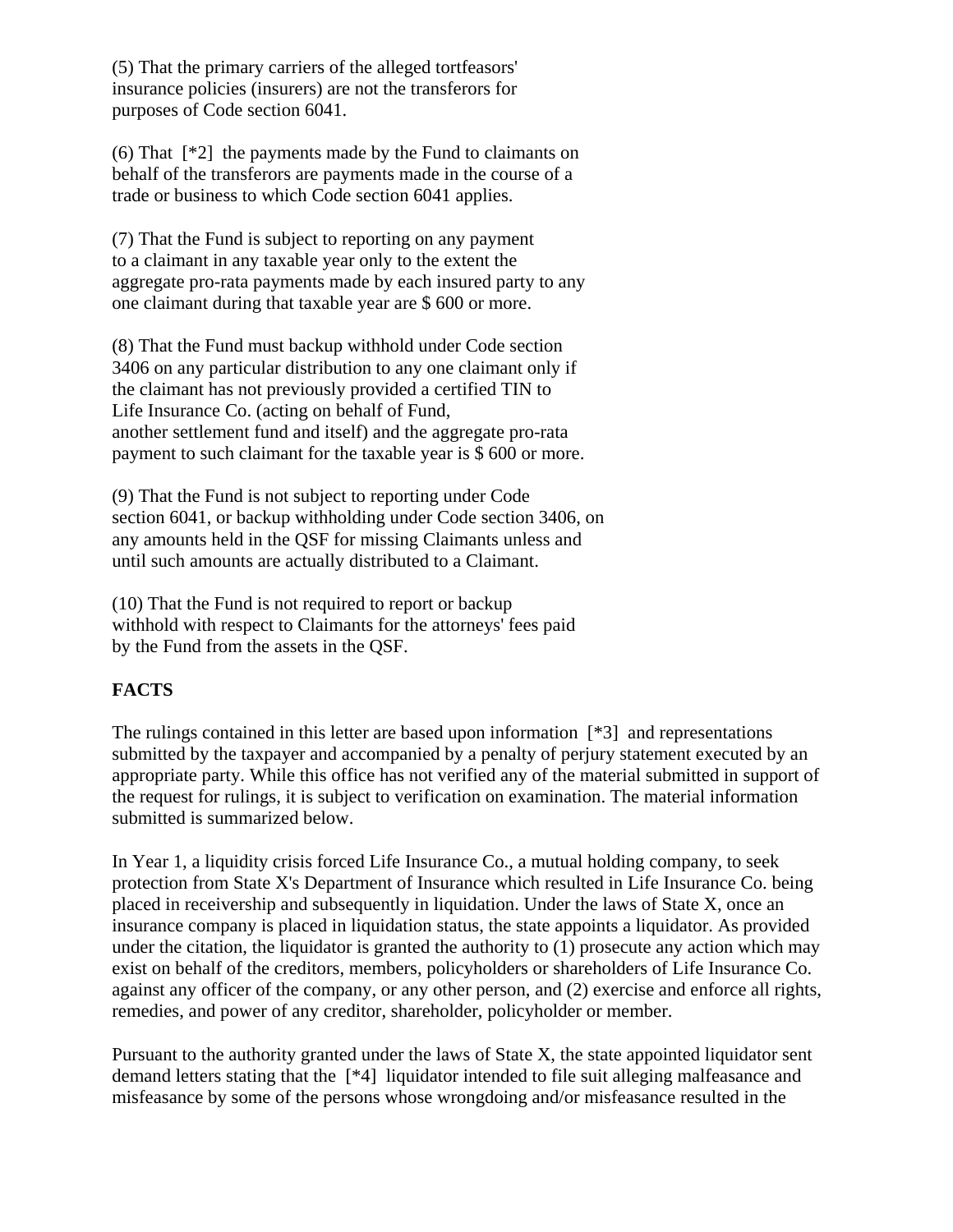liquidity crisis or hindered discovery of the causes or preliminary indications of the liquidity crisis (the alleged tortfeasors). On Date 1, prior to the filing of such a suit, some of the alleged tortfeasors and their insurers entered into a settlement agreement with the liquidator. On or about Date 2, the liquidator deposited the amounts received pursuant to the settlement agreement into a separate account belonging to a trust formed under the laws of State X. On Date 3, the Court issued an order approving the establishment of a qualified settlement fund (QSF), subject to the Court's continuing jurisdiction, for the purpose of resolving or satisfying the claims of the victims of the alleged wrongdoing committed by the alleged tortfeasors who were released from liability as set forth under the terms contained in said settlement agreement.

On or about Date 4, utilizing a portion of the assets held in the Fund, the liquidator paid attorneys' fees [\*5] related to the settlement. The liquidator paid the attorney fees to counsel as part of the liquidator's statutory duties to acquire and preserve the assets available to Claimants and none of the Claimants personally agreed to compensate counsel chosen by the liquidator.

The Fund anticipates distributing a portion of the settlement amount, less operating expenses and attorneys' fees, to each Claimant in one payment. Notwithstanding the efforts of the liquidator, Life Insurance Co., and the Fund, a large number of Claimants have not been located. The Fund will maintain records and will distribute amounts owed to these missing Claimants as they are located. However, it is likely that some of the assets held by the Fund will escheat and be paid over to and held by Department pursuant to State X's unclaimed property laws.

## **LAW AND ANALYSIS**

Qualified Settlement Fund/Transferors (Issues #1, #3, #4 & #5)

Section  $468B(g)$  provides that "[n]othing in any provision of law shall be construed as providing that an escrow account, settlement fund, or similar fund is not subject to current income tax. The Secretary shall prescribe regulations providing for taxation of any such account or fund whether as [\*6] a grantor trust or otherwise." Pursuant to such authority, the Secretary has published sections 1.468B-1 through 1.468B-5 of the Regulations regarding QSFs.

Under sections 1.468B-1 (a) and (c), a fund, account, or trust is a OSF if:

(1) it is established pursuant to an order of, or is approved by, the United States, any state (including the District of Columbia), territory, possession, or political subdivision thereof, or any agency or instrumentality (including a court of law) of any of the foregoing and is subject to the continuing jurisdiction of that governmental authority;

(2) it is established to resolve or satisfy one or more contested or uncontested claims that have resulted or may result from an event (or related series of events) that has occurred and that has given rise to at least one claim arising out of a tort, breach of contract, or violation of law; and

(3) the fund, account, or trust is a trust under applicable state law, or its assets are otherwise segregated from other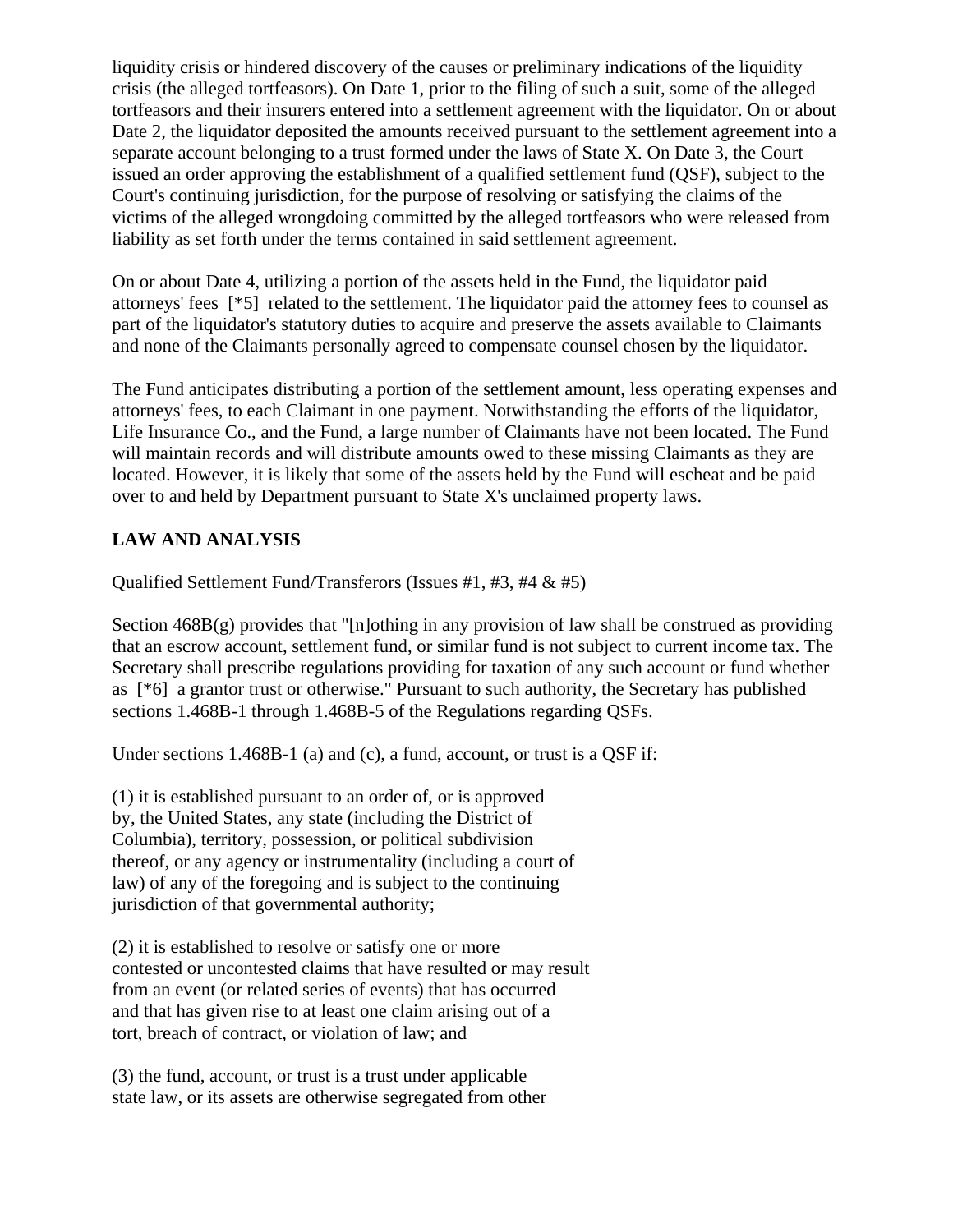assets of the transferor (and related persons).

Under section 1.468B-1(d) of the Regulations, a "transferor" is a person that transfers (or on behalf of whom an insurer or other person transfers) money or property [\*7] to a QSF to resolve or satisfy the claim or liability.

On Date 3, the Fund met the first and second requirements of section 1.468B-1(c). On that date, the Court issued an order approving the establishment of the QSF, subject to the Court's continuing jurisdiction, for the purpose of resolving or satisfying the claims of the victims of the alleged malfeasance and misfeasance of some of the former officers and directors of Life Insurance Co. and its former subsidiaries (the alleged tortfeasors). On or about Date 2, the Fund, a trust formed under the laws of State X, met the third requirement of section 1.468B-1(c) when the liquidator deposited into the Fund's separate account, the amounts received pursuant to the settlement agreement executed on Date 1. Therefore, as was asked in issue #1, the Fund is a QSF.

Since, under section 1.468B-1(c), the assets of a QSF must be segregated from the assets of a transferor, a QSF cannot be a "transferor" to itself. Further, although the insurers of some of the alleged tortfeasors transferred monies to the Fund in order to secure the release of these alleged tortfeasors pursuant to the settlement agreement, the released alleged tortfeasors (and not [\*8] the insurers) are the "transferors" by definition under section 1.468B-1(d), since the monies were transferred on their behalf. Therefore, as was asked in issues #3, #4 and #5, respectively, the Fund is not the transferor; the insured parties are the transferors; and the insurers are not the transferors.

Distributions or Payments to Claimants

Characterization (Issue #2)

Section 1.468B-4 of the Regulations provides that whether a distribution is includible in the income of a recipient is generally determined by reference to the claim in respect of which the distribution is made and as if the distribution were made directly by the transferor.

Section 6.06 of Rev. Proc. 2005-1, 2005-1 I.R.B. 1, 14, provides that the Service generally does not issue letter rulings where the request does not address the tax status, liability, or reporting obligations of the requester. Under this provision, we decline to rule on whether the distributions received by claimants will be characterized as long term capital gain under section 1222 of the Code (issue #2) because the requester (the Fund) is not a claimant.

Information Reporting (Issues #6, #7 & #9)

Section  $1.468B-2(1)(2)(i)$  provides that, in general, [\*9] "[p]ayments and distributions by a qualified settlement fund are subject to the information reporting requirements of part III of subchapter A of chapter 61 of the Internal Revenue Code (Code), and the withholding requirements of subchapter A of chapter 3 of subtitle A and subtitle C of the Code." Section 1.468B-2(l)(2)(ii) of the Regulations provides that, for purposes of sections 6041(a) and 6041A, if a QSF makes a distribution or payment on behalf of a transferor or a claimant, the QSF is deemed to make the distribution or payment in the course of a trade or business.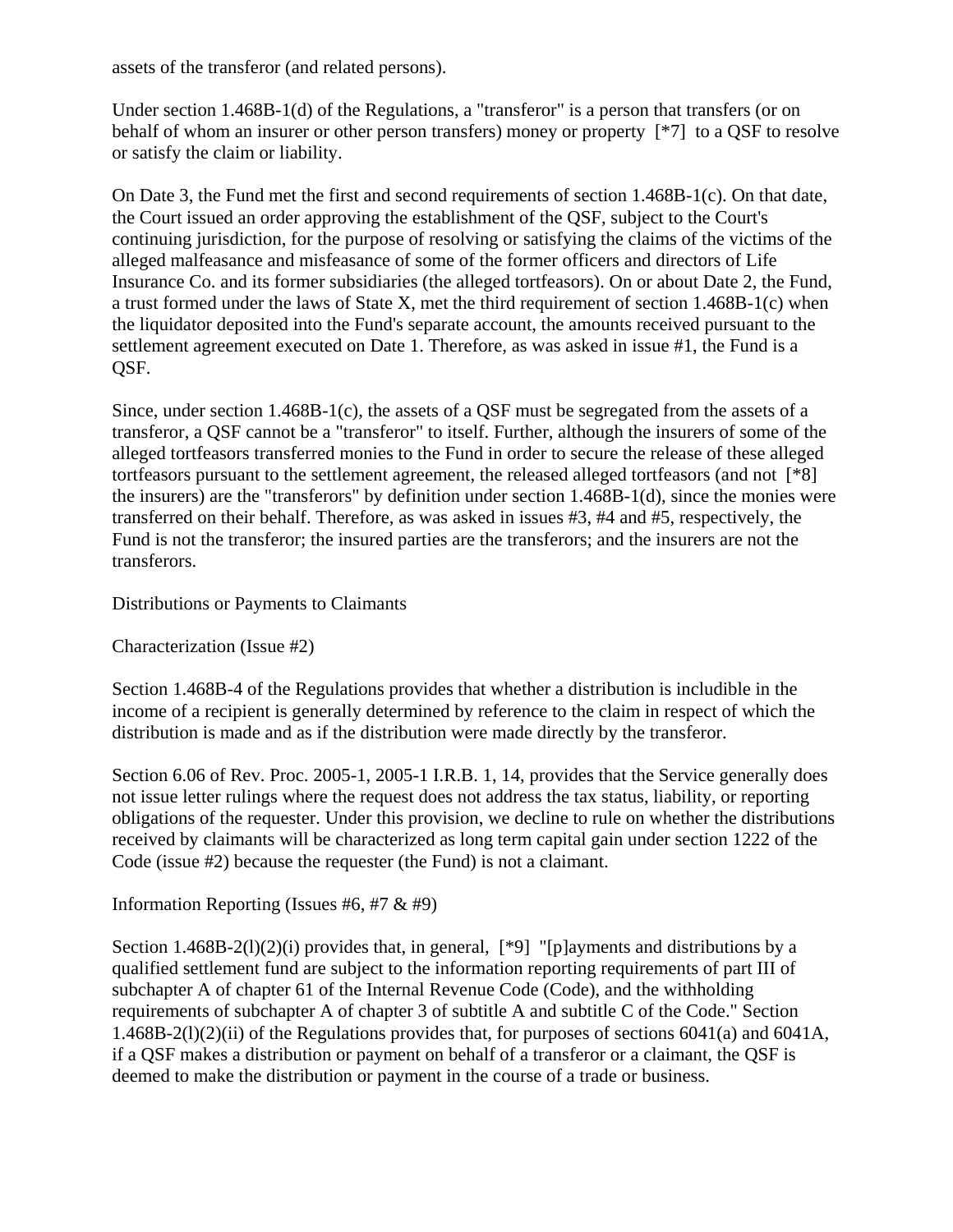Section 6041 of the Code requires all persons engaged in a trade or business and making payment in the course of such trade or business (the "payor") to another person of rent, salaries, wages, premiums, annuities, compensations, remunerations, emoluments, or other fixed or determinable gains, profits, and income of \$ 600 or more in any taxable year (the "reporting threshold"), to file an information return with the Service and to furnish an information statement to the payee.

Section 1.6041-1(c) of the Regulations provides that payments are fixed when they are paid in amounts definitely predetermined. Income is determinable [\*10] whenever there is a basis of calculation by which the amount to be paid may be ascertained. Section  $1.6041 - 1(a)(2)$  of the Regulations requires a payor to report section 6041 amounts on Form 1099.

Section 1.6041-1(h) of the Regulations provides:

When payment deemed made. For purposes of a return of information, an amount is deemed to have been paid when it is credited or set apart to a person without any substantial limitation or restriction as to the time or manner of payment or condition upon which payment is to be made, and is made available to him so that it may be drawn at any time, and its receipt brought within his own control and disposition.

Therefore, because the Fund is a QSF (for the reasons set forth hereinabove with respect to issue #1), the distributions or payments it makes on behalf of a transferor or claimant are deemed made in the course of its trade or business, as was asked in issue #6.

Section 1.468B-2(1)(1) of the Regulations provides that, in general, payments and distributions by a QSF are subject to the information reporting requirements. As more fully described in the preamble to the final regulations, this rule was not intended to impose a greater burden with respect [\*11] to information reporting than existed before the enactment of section 468B. See, T.D. 8459, 58 F.R. 11537, as corrected by 58 F.R. 13706 (February 26, 1993), and reprinted at 1993-1 C.B. 69, 71-2 (1993). During the notice and comment period preceding finalization of the rule, the Service was asked to clarify the extent of a QSF's reporting obligation if some, but not all, of its multiple transferors would have a reporting obligation had each transferor made a payment directly to the claimant. Id. In response, and intended to simplify the administrability of the rule, section 1.468B-2(l)(2)(ii) of the final Regulations provides that if even one of the transferors would have been subject to the information reporting requirements had that transferor been the payor (instead of the QSF), then the QSF is subject to the information reporting requirements. However, section  $1.468B-2(1)(2)(ii)$  was not intended to and does not permit a QSF to avoid the information reporting requirements by first allocating the amount of the payment amongst the multiple transferors, next deeming each of them to be a separate and distinct payor, and then testing each deemed payor's payment against the  $$600$  [ $*12$ ] reporting threshold. Therefore, for purposes of determining whether the \$ 600 reporting threshold has been met (issue #7), the Fund is treated as the sole payor and the \$ 600 reporting threshold is measured at that (the Fund's) level.

With respect to issue #9, the Fund has no reporting obligation with regard to missing claimants until amounts are distributed to a missing claimant because, until a missing claimant is located, there remains a substantial limitation or restriction as to the time or manner of payment.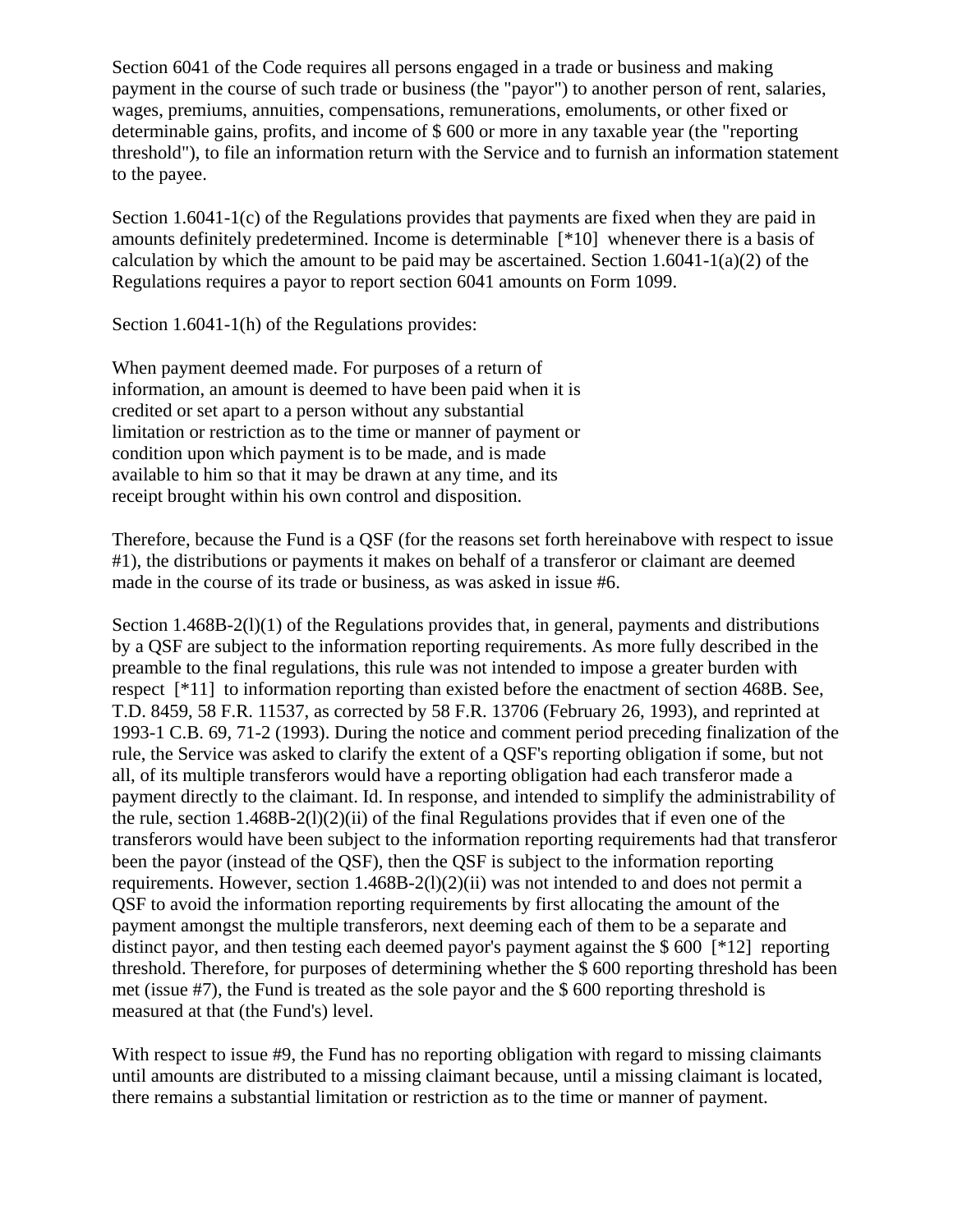Backup Withholding (Issues #8 & #9)

Section 3406(a) of the Code provides that, in the case of any reportable payment and where certain circumstances exist (e.g., the payee fails to furnish the payor a taxpayer identification number (TIN) in the required manner), the payor shall deduct and withhold from such payment a tax equal to the product of the fourth lowest rate of tax applicable under section 1(c) and such payment.

Section 3406(b)(1) provides that the term "reportable payment" means any reportable interest or dividend payment, and any other reportable payment. Section 3406(b)(3) defines other reportable payments as any payment of a kind, and to a payee, required to be [\*13] shown on a return required under Code sections 6041, 6041A, 6045, 6050A, or 6050N. Section 3406(b)(6) provides:

Other reportable payments include payments described in section  $6041(a)$  or  $6041A(a)$  only where aggregate for calendar year is \$ 600 or more.--Any payment of a kind required to be shown on a return required under section  $6041(a)$  or  $6041A(a)$  which is made during any calendar year shall be treated as a reportable payment only if --

(A) the aggregate amount of such payment and all previous payments described in such sections by the payor to the payee during such calendar year equals or exceeds \$ 600,

(B) the payor was required under section  $6041(a)$  or  $6041A(a)$ to file a return for the preceding calendar year with respect to payments to the payee, or

(C) during the preceding calendar year, the payor made reportable payments to the payee with respect to which amounts were required to be deducted and withheld under subsection (a).

The backup withholding rules of section 3406 apply to distributions to the claimants if they are reportable under any one of the subsections listed in section 3406(b). As discussed above, the Fund may be required to report the payments it will make to Claimants. [\*14] However, the Fund will not have either a filing requirement or a backup withholding obligation for the preceding year, so neither section 3406(b)(6)(B) nor (C) is applicable. Thus, as asked in issue #8, only to the extent that payments to a claimant are reportable under section 6041 and the claimant fails to furnish a TIN to the Fund, the Fund will be required to backup withhold pursuant to section 3406.

Further, as asked in issue #9 and as discussed above, the Fund has no reporting obligation with regard to a missing claimant until amounts are distributed to a missing claimant. A fortiori, the backup withholding rules of section 3406 do not apply to missing claimants unless and until such claimants receive a payment.

Payment of Attorneys' Fees (Issue #10)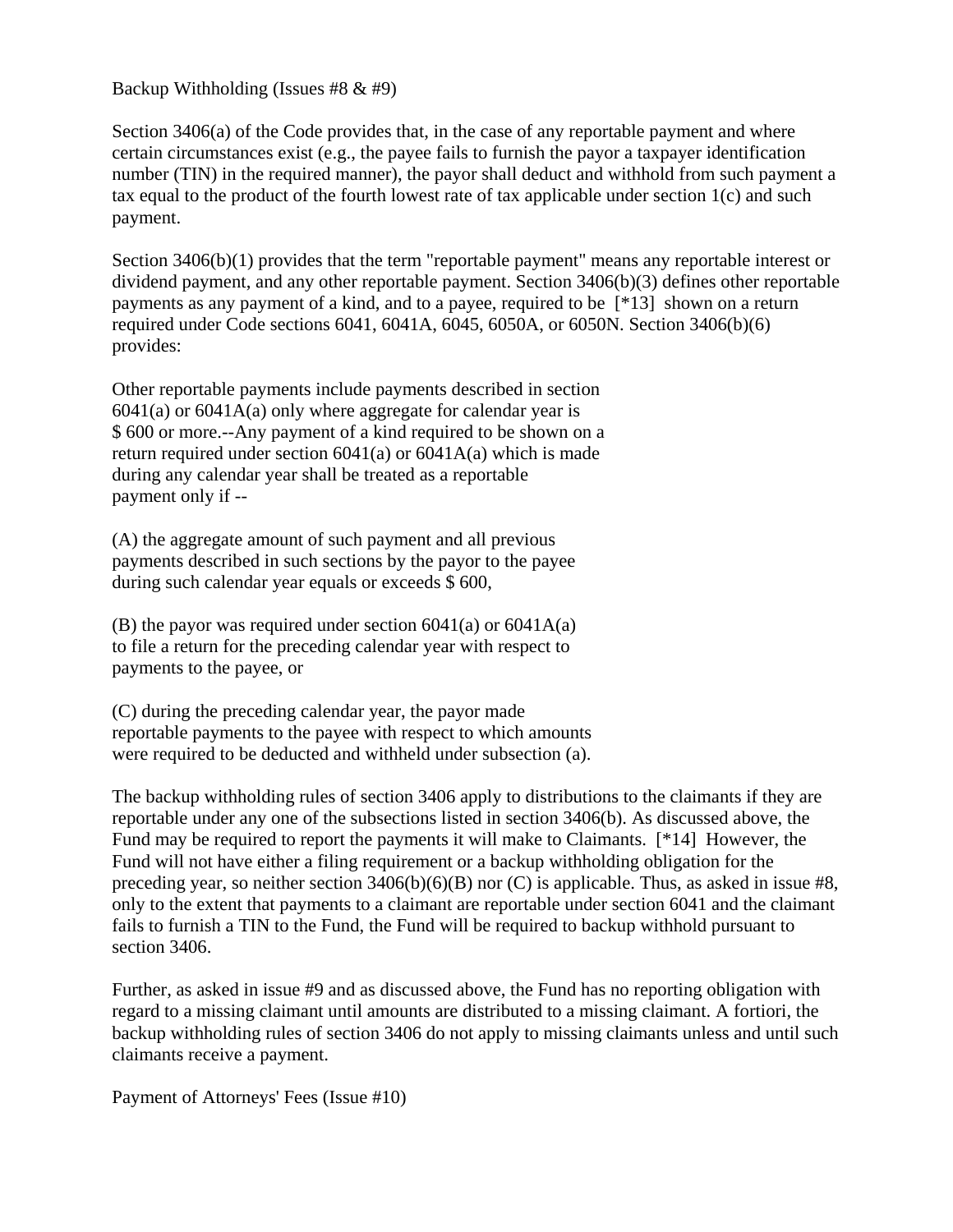Section 61 of the Code provides generally that, except as otherwise provided by law, gross income includes all income from whatever source derived. The concept of gross income encompasses accessions to wealth, clearly realized, over which taxpayers have complete dominion. Commissioner v. Glenshaw Glass Co., 348 U.S. 426, 75 S. Ct. 473, 99 L. Ed. 483, 1955-1 C.B. 207 (1955); 1955-1 C.B. 207.

When a payment is made to satisfy the obligation  $[^*15]$  of a taxpayer to a third party, the amount of the payment is generally includible in the taxpayer's gross income. Old Colony Trust v. Commissioner, 279 U.S. 716, 49 S. Ct. 499, 73 L. Ed. 918, 1929-2 C.B. 222 (1929). Even though the taxpayer never actually receives such payment, he receives the benefit of the payment, and the amount is therefore gross income to him (or her). Under the rationale of Old Colony Trust, a prevailing litigant must generally recognize gross income when another party pays attorneys' fees for which the litigant is liable.

Where a taxpayer may receive a benefit of litigation but is not liable for payment of attorneys' fees incurred in connection with such litigation, a different result may obtain, e.g., certain opt-out class action lawsuits where no contractual liability for a fee exists between the class member and litigating counsel.

In Rev.Rul. 80-364, 1980-2 C.B. 294 (Situation 3), a union filed claims on behalf of its members against a company due to a breach of a collective bargaining agreement. Subsequently, the union and the company entered into a settlement agreement, later approved by a federal district court, that provided that the company would pay [\*16] the union 40x dollars in full settlement of all claims. The union paid 6x dollars of the settlement for attorney's fees and returned 34x dollars to the employees for back pay owed to them. The ruling concluded that the portion of the settlement paid by the union for attorney's fees was a reimbursement for expenses incurred by the union and was not includible in the gross income of the union members.

The expenses incurred in the instant case by the state appointed liquidator were incurred as part of that official's statutory duties to prosecute actions on behalf of the creditors, members, shareholders, and policyholders of Life Insurance Co., and to marshal, acquire, preserve and liquidate assets on behalf of such members, etc. The state appointed liquidator has the exclusive power to exercise rights of the insurance company's members, including assertions of any causes of action that would otherwise have belonged to such members. The liquidator incurred the liability for such fees and none of the member/claimants personally agreed to compensate counsel chosen by the liquidator.

Therefore, payments for attorneys' fees made by the Fund to counsel retained by the state appointed liquidator [\*17] in the settlement of the subject litigation are not income to the member/claimants on whose behalf the action was prosecuted. The retention and payment of counsel by chosen by the liquidator in analogous to Situation 3 in Rev. Rul. 80-364, 1980-2 C.B. 294. Our conclusion that the attorneys' fees paid by the Fund are not income to the Claimants is specific to the facts of this case. See cf. Sinyard v. Commissioner, T.C.M. 1998-364, aff'd, 268 F.3d 756 (9th Cir. 2001), cert. denied sub nom, Sinyard v. Rossotti, 122 S.Ct. 2357 (2002), and Fredrickson v. Commissioner, T.C. Memo 1997-125, aff'd in unpub. Opinion, 97-71051 (9th Cir. 1998).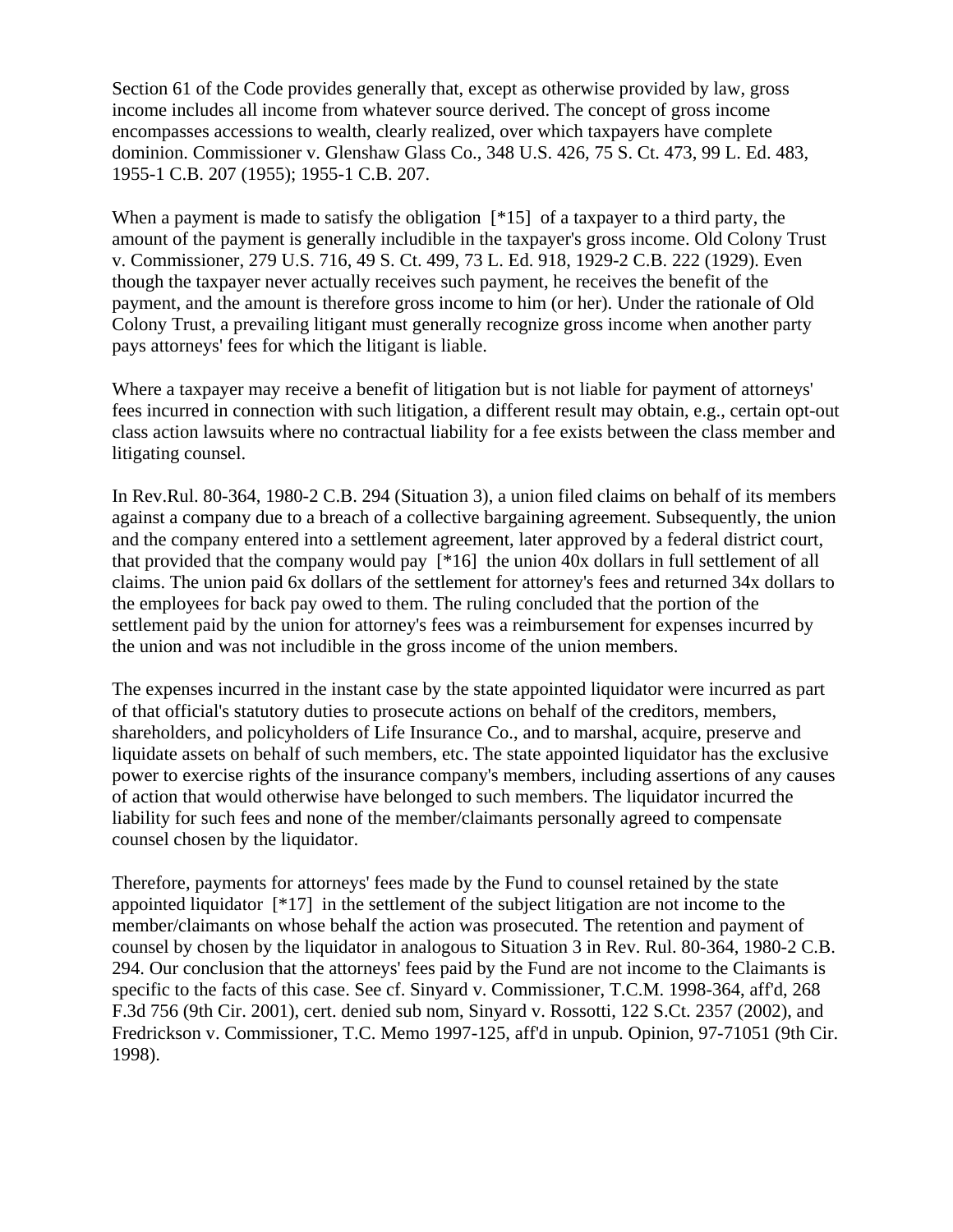Therefore, as to issue #10, because the payment for attorneys' fees is not income to the Claimants, the Fund has no reporting obligation under section 6041 and no backup withholding obligation under section 3406 with respect to these payments.

## **CONCLUSION**

Accordingly, based strictly on the information submitted and representations made, we conclude:

(1) The Fund is a qualified settlement fund under section 1.468B-1.

(2) The Fund is not eligible to receive a ruling on the characterization of the distribution(s) in the hands of the claimants.

(3) The Fund is not the transferor [\*18] under section 1.468-2 for purposes of Code section 6041.

(4) The released alleged tortfeasors are the transferors under section 1.468-2 for purposes of Code section 6041.

(5) The insurers are not the transferors under section 1.468-2 for purposes of Code section 6041

(6) The Fund is the payor subject to reporting as provided in section 6041 on any payment or distribution to a Claimant.

(7) The payments made by the Fund to Claimants on behalf of the transferors are payments made in the course of a trade or business to which Code section 6041 applies.

(8) The Fund must backup withhold under Code section 3406 on any payment or distribution to a Claimant if that Claimant has not previously provided a certified TIN.

(9) The Fund is not subject to either reporting under Code section 6041 or backup withholding under Code section 3406 on any amounts held by it for missing Claimants unless and until such amounts are actually distributed to the Claimant.

(10) The Fund is not required to report or backup withhold with respect to Claimants for the attorney's fees paid by the Fund from the assets in the QSF.

Except as expressly provided herein, no opinion is expressed or implied concerning the tax consequences of [\*19] any aspect of any transaction or item discussed or referenced in this letter.